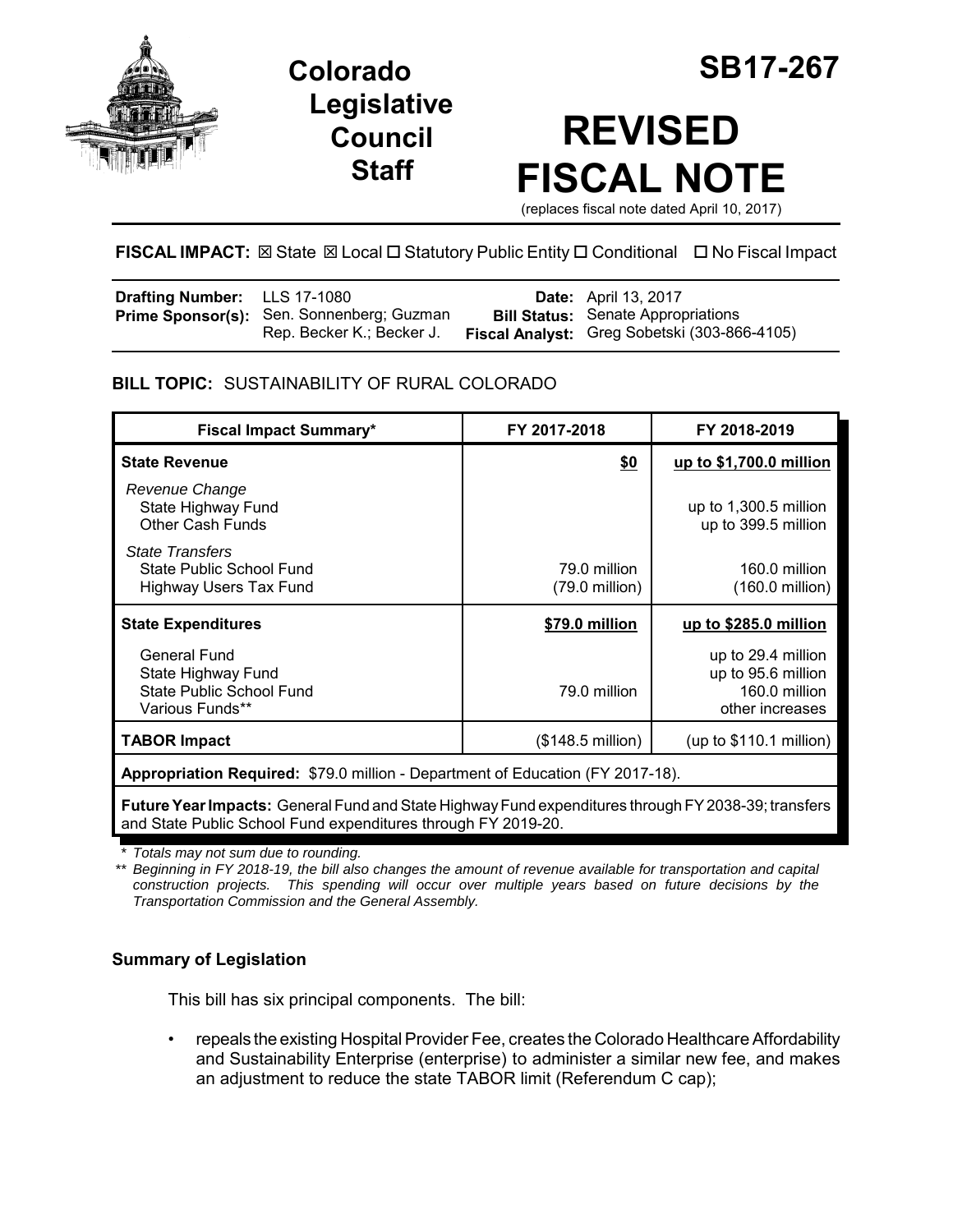- beginning in FY 2018-19, authorizes the state to execute lease-purchase agreements on existing facilities and credits the proceeds of such agreements to fund transportation, capital construction, and controlled maintenance projects;
- repeals the current General Fund transfers to the Highway Users Tax Fund (HUTF) under Senate Bill 17-262 and instead transfers this money to the State Public School Fund for allocation to rural and small rural school districts;
- requires executive departments to submit FY 2018-19 budget requests to the Office of State Planning and Budgeting (OSPB) that are 2 percent lower than the amounts they receive for FY 2017-18;
- allows health care providers that are not enrolled in Medicaid to bill Medicaid patients for health care services, provided that the provider and patient enter into a written contract; and
- conditional on enactment of the federal Advancing Care for Exceptional Kids Act (ACE Kids Act), requires the Department of Health Care Policy and Financing (HCPF) to seek federal waivers necessary to fund an enhanced pediatric health home for children with complex medical conditions.

Each of these components is described in more detail below.

*Colorado Healthcare Affordability and Sustainability Enterprise.* The bill creates the enterprise within HCPF beginning in FY 2017-18. The enterprise is responsible for the collection of the new Healthcare Affordability and Sustainability Fee, which replaces the Hospital Provider Fee assessed under current law. The enterprise uses fee revenue to draw down federal matching funds and expends fee revenue and federal funds for administration, reimbursements to hospitals, and business support purposes including:

- consulting with hospitals to improve cost efficiency;
- advising hospitals regarding changes to federal and state laws and regulations;
- assisting hospitals with state performance tracking and payment systems; and
- providing other services to aid hospitals participating in state programs.

Fee revenue and federal matching funds are continuously appropriated to the enterprise.

The bill transfers all unexpended revenue from the existing Hospital Provider Fee Cash Fund to the newly created Unexpended Hospital Provider Fee Cash Fund at the end of FY 2016-17. Until October 30, 2018, HCPF is authorized to use money in the fund to pay reimbursements to hospitals under the existing Hospital Provider Fee statute, and must refund any money not used for this purpose to hospitals that paid the fees. The Unexpended Hospital Provider Fee Cash Fund is repealed effective November 1, 2018.

*Enterprise status and TABOR limit adjustment.* The Colorado Healthcare Affordability and Sustainability Enterprise is designated as an enterprise under the Taxpayer's Bill of Rights (TABOR) and has the authority to issue revenue bonds. Fee revenue collected by the enterprise is not subject to the state's TABOR limit.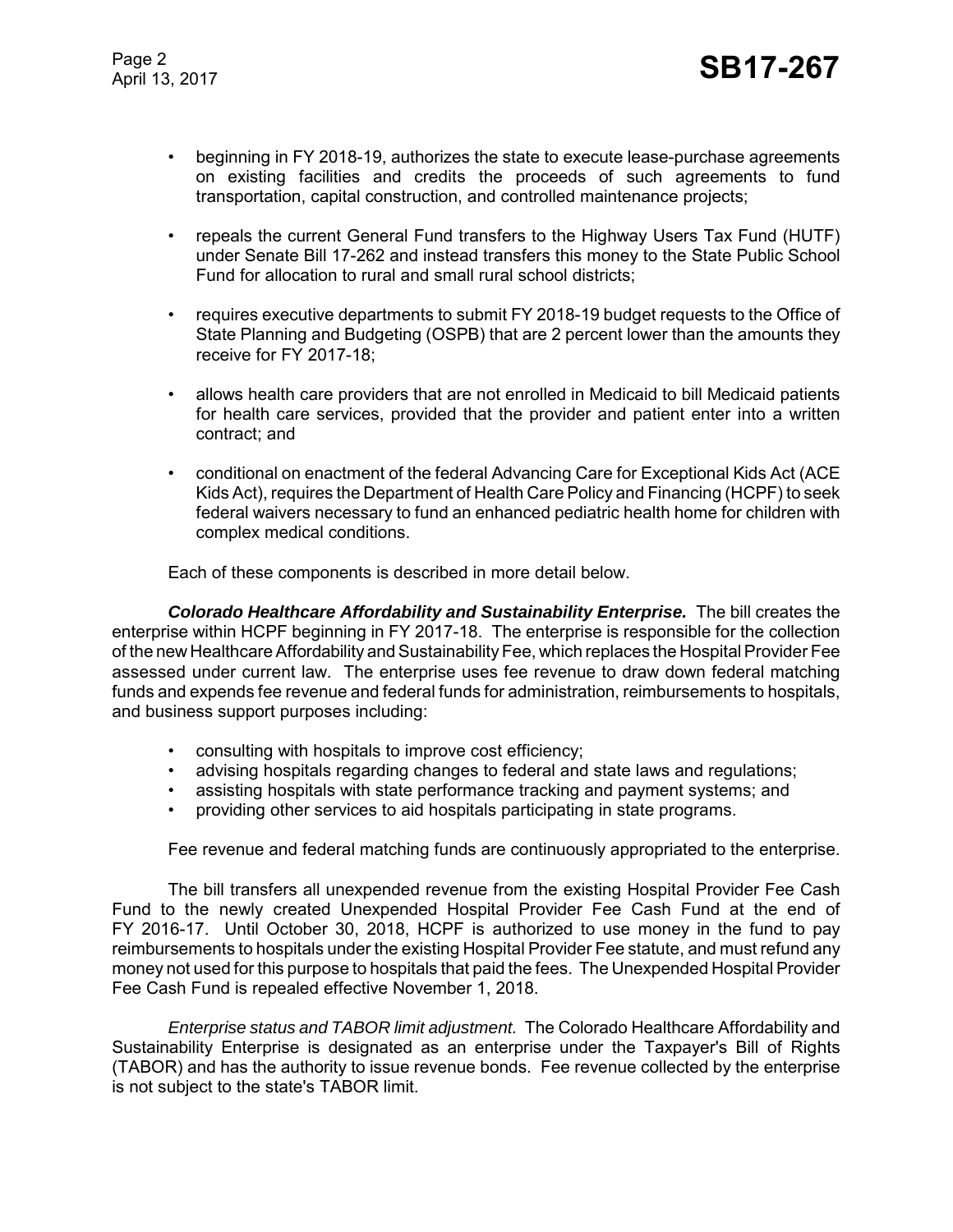The bill adjusts the state TABOR limit as the new enterprise is created. When the TABOR limit (Referendum C cap) is computed for FY 2017-18, a downward adjustment is applied to the FY 2016-17 limit before inflation and population growth factors are added. The bill specifies that the amount of the adjustment is \$670.3 million.

*Enterprise board.* The bill abolishes the Hospital Provider Fee Oversight and Advisory Board, which administers the existing Hospital Provider Fee, and the board's functions are transferred to a new Colorado Healthcare Affordability and Sustainability Enterprise Board in the enterprise. The enterprise board comprises the membership of the existing board at the time of its abolition, and future appointments are to be made by the Governor with the advice and consent of the Senate.

*Health care delivery system reform incentive payments program.* The bill requires the enterprise to seek federal waivers necessary to form and implement a health care delivery system reform incentive payments program. The bill requires that implementation of the program begin on or after October 1, 2019. When implemented, the program will focus on care coordination, integration of physical and behavioral health services, chronic condition management, targeted population health, and data-driven accountability and outcome management.

*Federal approval.* This portion of the bill does not take effect if, prior to June 1, 2017, the federal Centers for Medicare and Medicaid Services determine that it does not comply with federal law.

*Lease-purchase agreements.* The bill requires the State Architect, in consultation with OSPB and higher education institutions, to select a list of state facilities with a net present value of at least \$1.7 billion by December 31, 2017. Beginning in FY 2018-19, the state will execute lease-purchase agreements on these facilities. The state's obligation for lease payments may not exceed \$125 million annually, or \$2.5 billion over 20 years. Proceeds from the lease-purchase agreements are credited in shares of 76.5 percent to the State Highway Fund (SHF) and 23.5 percent to fund capital construction and controlled maintenance projects. Proceeds are exempt from the TABOR limit as a property sale, and leases must be renewed by annual appropriation so as not to constitute multi-year debt requiring voter approval under subsection (4) of TABOR. Interest earned by participants in agreements are exempt from the state income tax.

*State Highway Fund.* Proceeds from the sale of lease-purchase agreements that are credited to the SHF must be used by the Department of Transportation (CDOT) for the construction, reconstruction, repairs, improvement, planning, supervision, and maintenance of state highways. Additionally, at least 25 percent of proceeds credited to the SHF must be expended for projects located in counties with populations of 50,000 or fewer people as of July 2015.

*Controlled maintenance and capital construction.* Proceeds allocated for capital construction, up to \$113,852,921, will be used to fund controlled maintenance at levels identified in the bill. Any remaining amount will be used for construction projects as prioritized by the Capital Development Committee (CDC). For projects funded at institutions of higher education, the institution is required to pay 20 percent of the project cost to a newly created Capital Construction Lease-Purchase Agreement Cash Fund; community colleges are exempt from this requirement.

*Lease payments.* The SHF will pay for 76.5 percent of lease payments each year. Remaining costs are paid from the Capital Construction Lease-Purchase Agreement Cash Fund and, if moneys in this fund are insufficient, from the General Fund or any other legally available source of money at the discretion of the General Assembly.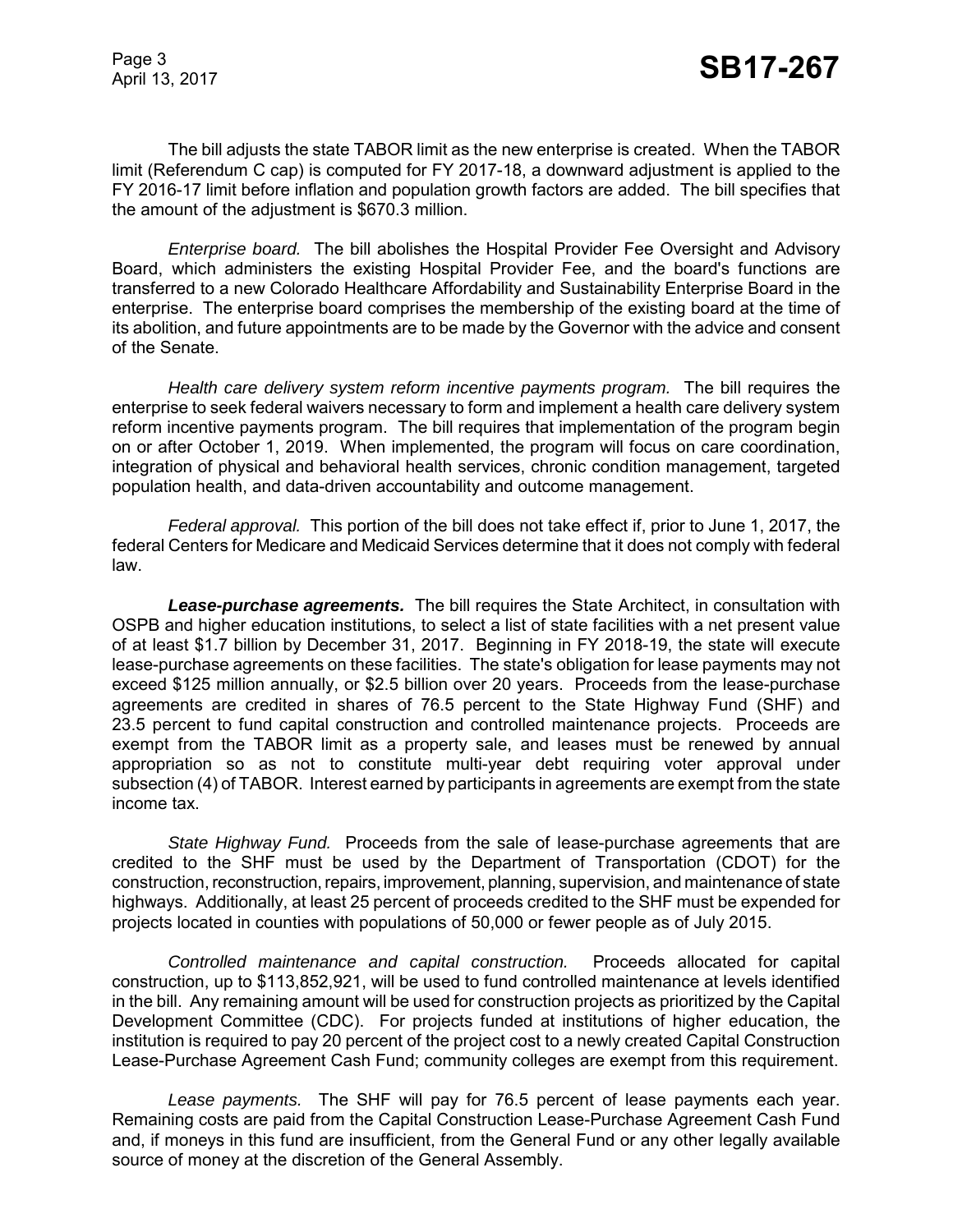*Transfers.* This bill repeals transfers to the HUTF specified in SB17-262, part of the budget package referred with the 2017 Long Bill. The revenue that would be transferred to the HUTF is instead transferred to the State Public School Fund and expended to reimburse rural school districts and small rural school districts for reductions to these districts' total program funding for school finance.

*Budget requests.* The bill requires executive departments to submit FY 2018-19 budget requests to OSPB that are 2 percent lower than the amounts that they receive in FY 2017-18. OSPB is required to strongly consider the budget reduction proposals submitted by departments and shall seek to ensure that the executive budget proposal for each department is at least 2 percent lower than the department's actual budget for FY 2017-18. Final authority in matters relating to the executive budget remains with the Governor pursuant to current law.

*Health care for Medicaid recipients by nonenrolled providers.* Under current law, Medicaid recipients are not responsible for any remaining costs after payment by Medicaid, Medicare, or a private insurer if the services are eligible for reimbursement under Medicaid. This limitation applies regardless of whether the provider is enrolled as a Medicaid provider. Under this bill, a Medicaid client is liable for the cost of the medical services provided by a non-enrolled health care provider if the client and nonenrolled medical provider enter into a written contract specifying:

- the specific medical services provided;
- the customary costs for the services provided;
- the cost of services to the recipient; and
- the terms of payment.

*Enhanced pediatric health home.* Conditional on enactment of the federal ACE Kids Act, HCPF is required to seek federal waivers to fund an enhanced pediatric health home for children with complex medical conditions in cooperation with qualifying hospitals. The bill directs HCPF to follow procedures specified in the ACE Kids Act in seeking federal approval.

## **Background**

*Hospital Provider Fee.* Pursuant to House Bill 09-1293, the state collects a provider fee from hospitals. Hospital Provider Fee revenue is matched with federal dollars and used to reimburse hospitals for uncompensated care and to expand coverage under the Medicaid and Child Health Plan Plus (CHP+) programs. Currently, 37.4 percent of Medicaid and CHP+ caseload is funded with Hospital Provider Fee revenue and federal matching funds. Under current law, Hospital Provider Fee revenue is subject to the TABOR limit.

Actual and projected Hospital Provider Fee revenue and interest earnings through FY 2018-19 under current law are shown in Table 1. The permitted amount of Hospital Provider Fee collections for FY 2016-17 was limited in the 2016 Long Bill. Senate Bill 17-256, part of the budget package referred with the 2017 Long Bill, proposes reducing the appropriation for FY 2017-18 collections by \$264.1 million; this adjustment is not reflected in Table 1.

| Table 1. Hospital Provider Fee Forecast through FY 2018-19 |                 |                 |                 |                 |
|------------------------------------------------------------|-----------------|-----------------|-----------------|-----------------|
|                                                            | FY 2015-16      | FY 2016-17      | FY 2017-18      | FY 2018-19      |
| Hospital Provider Fee Revenue                              | \$804.0 million | \$656.6 million | \$864.7 million | \$859.2 million |

*Source: Legislative Council Staff Economic and Revenue Forecast, March 2017.*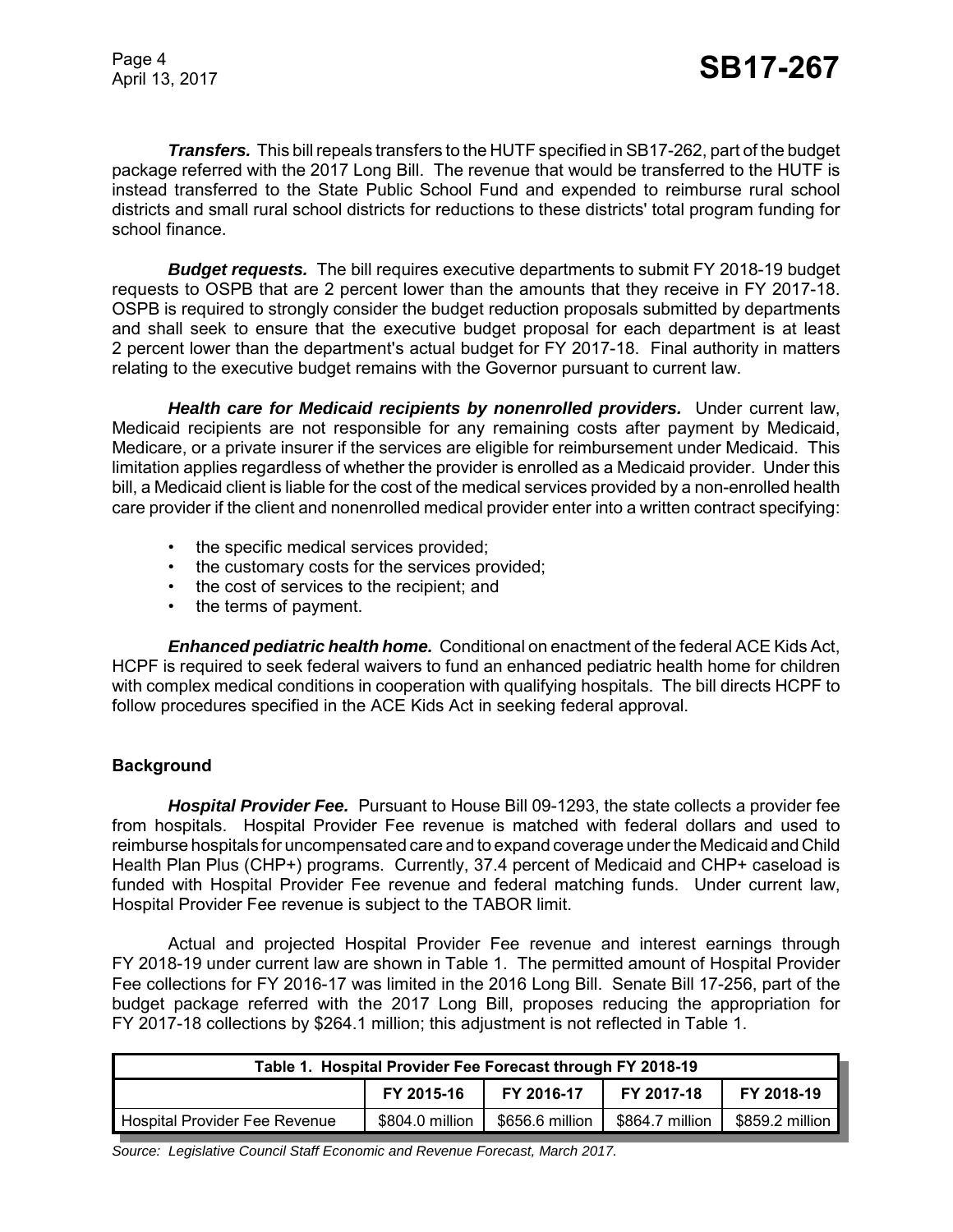*State enterprises.* TABOR defines an enterprise as "a government-owned business authorized to issue its own revenue bonds and receiving under 10 percent of annual revenue in grants from all Colorado state and local governments combined." Because the share of revenue that an enterprise may receive from government sources is capped, enterprises are largely financially independent of core government agencies. Additionally, enterprises cannot levy taxes.

TABOR limits the amount of money that can be spent or saved by the state government and all local governments within the state. However, revenue collected by enterprises is not subject to these constraints. When an existing state government entity becomes an enterprise, its revenue is exempted from the state TABOR limit, and a corresponding downward adjustment is made to the level at which the TABOR limit is set. This adjustment is not required when a new enterprise is created.

*Lease-purchase agreements.* The state enters into lease-purchase agreements using financial instruments called certificates of participation (COPs). In this type of lease-purchase agreement, the state transfers its interests in a property to a lessor in exchange for cash and then leases the property back through annual lease payments. The lessor assigns its interests to a trustee, usually a commercial bank, who holds the title to the property, collects lease payments from the state, and makes payments to the investors. The state renews the lease each year and makes annual payments authorized through the Long Bill. The interest rate paid by the state is fixed and depends on market conditions at the time COPs are priced for sale. When the lease ends, the state owns the facility at no or minimal additional cost.

*Statutory transfers.* Senate Bill 17-262 was introduced as part of the budget package referred with the 2017 Long Bill. The bill has not yet been enacted by the General Assembly. If enacted, it requires transfers from the General Fund to the HUTF and the Capital Construction Fund (CCF) through FY 2019-20. Transfers are made in fixed dollar amounts in each of the remaining years as follows:

- for FY 2017-18, \$79.0 million to the HUTF;
- for FY 2018-19, \$160.0 million to the HUTF and \$60.0 million to the CCF; and
- for FY 2019-20, \$160.0 million to the HUTF and \$60.0 million to the CCF.

*Advancing Care for Exceptional Kids Act.* First introduced in Congress in 2015, the ACE Kids Act proposes changes to the coordination of health care for children with complex medical conditions who receive health care coverage through Medicaid. Under the act, states would be authorized to coordinate care through medical homes providing comprehensive health services. The ACE Kids Act has not yet been enacted at the federal level.

## **State Revenue**

The bill increases state revenue by **up to \$1.7 billion in FY 2018-19** with these funds potentially distributed over multiple years.

*Lease-purchase agreements.* State revenue will increase from the sale of COPs through the execution of lease-purchase agreements. The amount of new revenue is expected to total \$1.7 billion and the timing will depend on the number of properties collateralized and the terms of the agreements executed. Revenue is allocated in shares of 76.5 percent, totaling \$1,300.5 million, to the SHF and 23.5 percent, totaling \$399.5 million, to capital construction and controlled maintenance projects. The amounts allocated to capital construction and controlled maintenance are assumed to be deposited in cash funds for the affected agency or higher education institution; the specific funds affected are unknown at this time.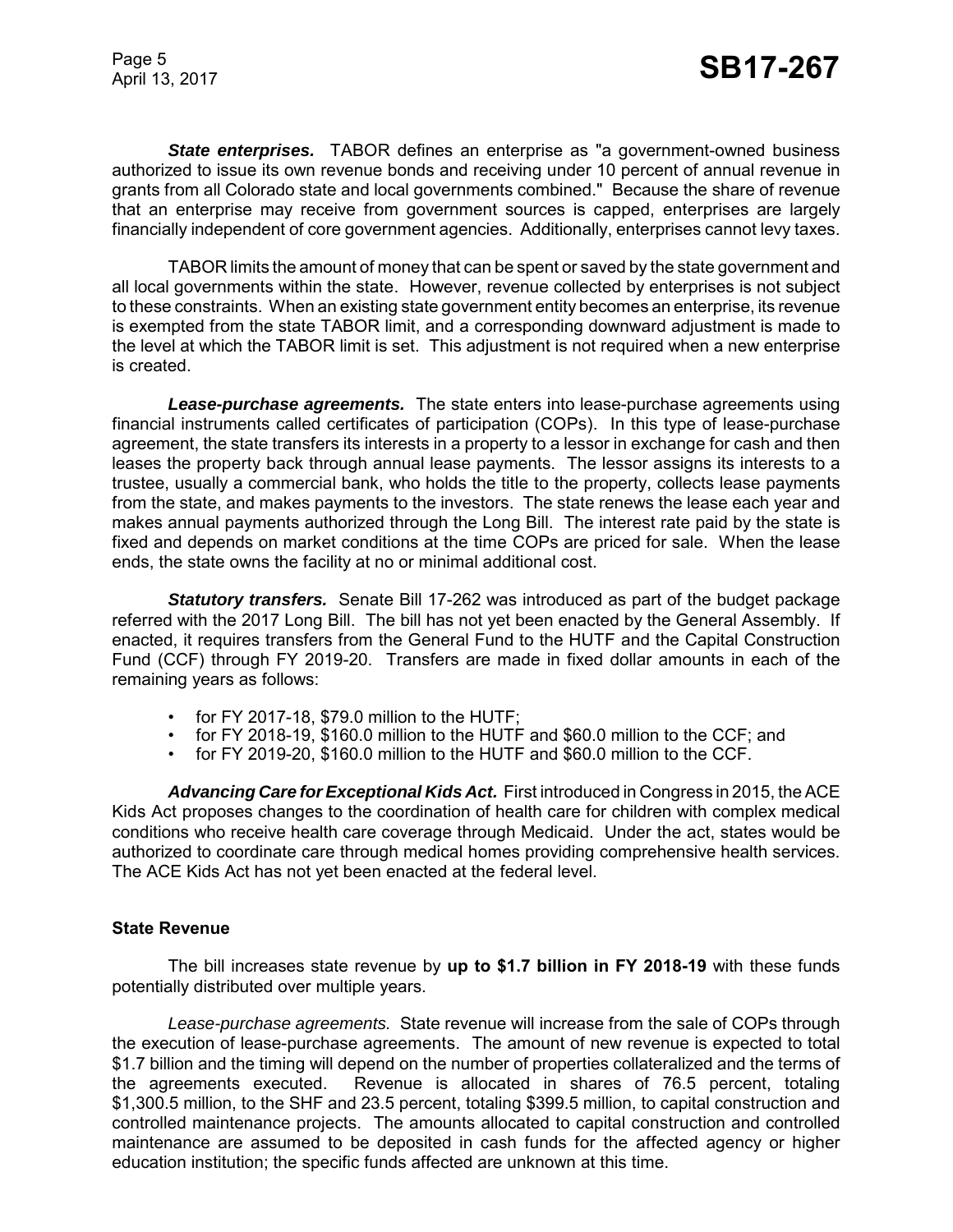*Capital Construction Lease-Purchase Agreement Cash Fund.* Revenue to the new cash fund will potentially increase beginning in FY 2018-19. Institutions of higher education, except community colleges, are required to deposit 20 percent of funded capital project costs in this fund if and when projects are funded from COP proceeds. The amount and timing of the revenue increase is dependent on which, if any, higher education projects are prioritized by the CDC.

*State transfers.* For FY 2017-18 through FY 2019-20, the bill repeals General Fund transfers to the HUTF under SB17-262 while authorizing new General Fund transfers to the State Public School Fund. Transfers are summarized in Table 2. Senate Bill 17-262 has not been enacted into law. Because SB17-267 modifies SB17-262, rather than modifying current law, the fiscal impact of the bill if SB17-262 does not pass is unclear.

| Table 2. State Transfers under SB17-262 and SB17-267*                                                                                        |                                           |                                                    |                                                             |  |
|----------------------------------------------------------------------------------------------------------------------------------------------|-------------------------------------------|----------------------------------------------------|-------------------------------------------------------------|--|
|                                                                                                                                              | FY 2017-18                                | FY 2018-19                                         | FY 2019-20                                                  |  |
| <b>Transfers under SB17-262</b><br>General Fund<br><b>Highway Users Tax Fund</b><br><b>Capital Construction Fund</b>                         | $($79.0 \text{ million})$<br>79.0 million | (\$220.0 million)<br>160.0 million<br>60.0 million | (\$220.0 million)<br>160.0 million<br>60.0 million          |  |
| Transfers under SB17-267<br>General Fund<br>State Public School Fund<br><b>Capital Construction Fund</b>                                     | $($79.0 \text{ million})$<br>79.0 million | (\$220.0 million)<br>160.0 million<br>60.0 million | $($220.0 \text{ million})$<br>160.0 million<br>60.0 million |  |
| <b>Change from SB17-262</b><br><b>General Fund</b><br>State Public School Fund<br>Highway Users Tax Fund<br><b>Capital Construction Fund</b> | \$0<br>79.0 million<br>(79.0 million)     | \$0<br>160.0 million<br>$(160.0 \text{ million})$  | \$0<br>160.0 million<br>$(160.0 \text{ million})$           |  |

*\*SB17-262 has not been enacted into law.*

# **TABOR Impact**

This bill reduces the state TABOR refund obligation by \$148.5 million in FY 2017-18 and by up to \$110.1 million in FY 2018-19. These amounts represent the net impact of reductions in state revenue subject to TABOR and in the Referendum C cap. The TABOR impact is summarized in Table 3 and described below.

| Table 3. TABOR Impact of SB17-267*                                                                                                                                                                                     |                                                         |                                                                              |  |
|------------------------------------------------------------------------------------------------------------------------------------------------------------------------------------------------------------------------|---------------------------------------------------------|------------------------------------------------------------------------------|--|
|                                                                                                                                                                                                                        | FY 2017-18                                              | FY 2018-19                                                                   |  |
| <b>State TABOR Situation under Current Law</b><br>State Revenue Subject to TABOR<br>Referendum C Cap<br>Revenue Above Referendum C Cap                                                                                 | \$14,148.7 million<br>13,884.6 million<br>264.1 million | \$14,825.8 million<br>14,537.2 million<br>288.6 million                      |  |
| <b>Changes to TABOR Computation under SB17-267</b><br>Repeal of Existing Hospital Provider Fee<br>Enterprise Expenditures for HCPF<br>Payments by Higher Ed Institutions to New Fund<br>Adjustment to Referendum C Cap | (\$864.7 million)<br>15.7 million<br>(700.5 million)    | (\$859.2 million)  <br>15.7 million<br>potential increase<br>(733.4 million) |  |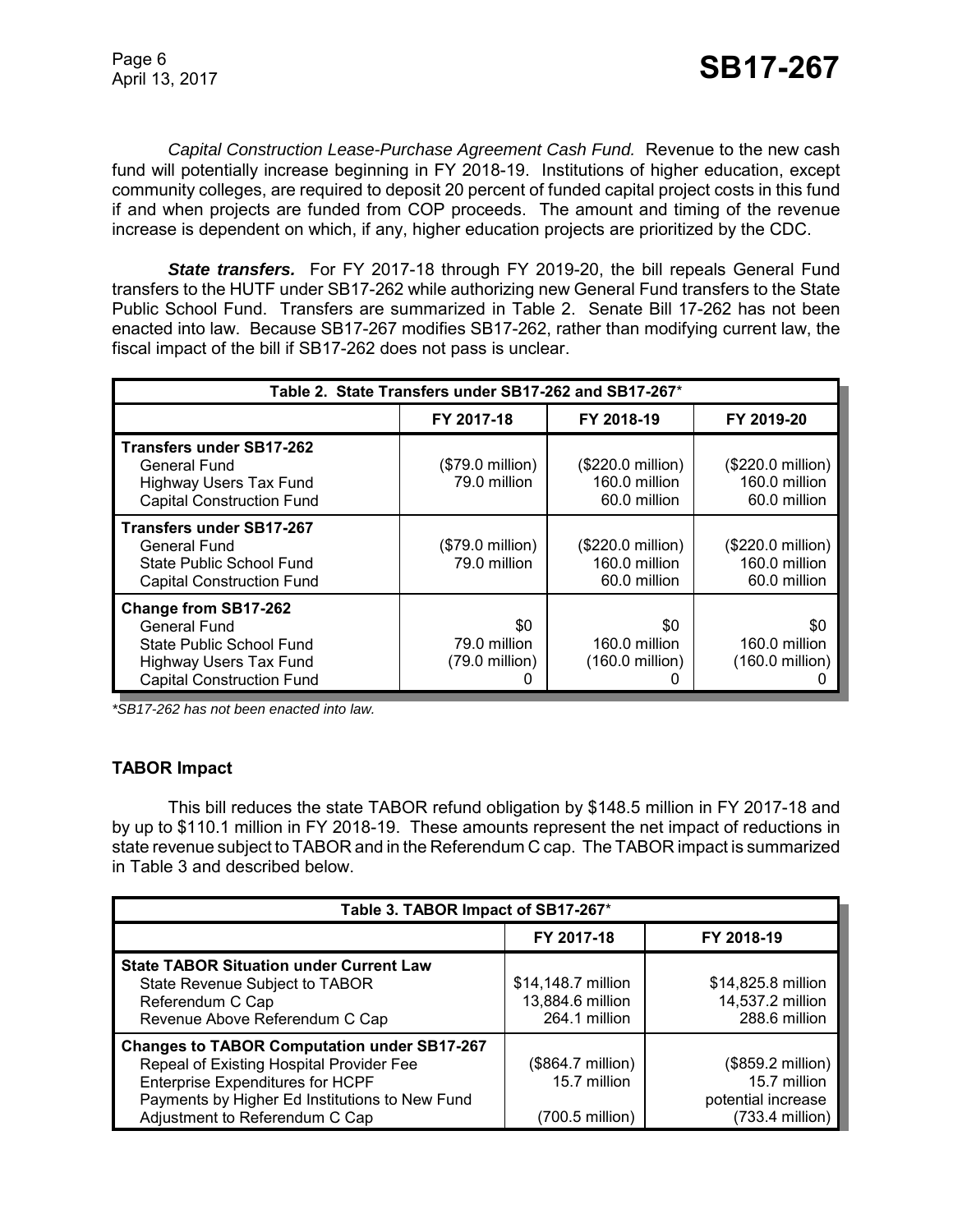| Table 3. TABOR Impact of SB17-267* (Cont.)                                                                                          |                                                         |                                                                           |  |
|-------------------------------------------------------------------------------------------------------------------------------------|---------------------------------------------------------|---------------------------------------------------------------------------|--|
|                                                                                                                                     | FY 2017-18                                              | FY 2018-19                                                                |  |
| <b>State TABOR Situation under SB17-267</b><br>State Revenue Subject to TABOR<br>Referendum C Cap<br>Revenue Above Referendum C Cap | \$13,299.7 million<br>13,184.2 million<br>115.5 million | at least \$13,982.4 million<br>13,803.8 million<br>at least 178.5 million |  |
| <b>Change from Current Law</b><br>State Revenue Subject to TABOR<br>Referendum C Cap<br>Revenue Above Referendum C Cap              | (\$849.0 million)<br>(700.5 million)<br>(148.5 million) | (up to $$843.5$ million)<br>(733.4 million)<br>(up to 110.1 million)      |  |

*\*Totals may not sum due to rounding.*

**State revenue subject to TABOR.** Repeal of the existing Hospital Provider Fee removes fee revenue from the state's current TABOR computation. Consistent with the March 2017 forecast in Table 1, this effect is estimated to reduce state revenue subject to TABOR by \$864.7 million in FY 2017-18 and \$859.2 million in FY 2018-19. The reduction is partially offset by the amount of enterprise revenue assumed to be spent on other HCPF programs under SB17-267. The bill permits the expenditure of enterprise fee revenue to offset lost federal matching moneys for HCPF programs. This amount is estimated at \$15.7 million annually, which would be moved across TABOR district boundaries and would remain subject to TABOR under the bill.

Revenue from lease-purchase agreements is exempt from TABOR as a property sale. However, the bill requires that institutions of higher education, except community colleges, deposit revenue equal to 20 percent of project costs funded through the bill in the Capital Construction Lease-Purchase Agreement Cash Fund. State revenue to this fund potentially increases beginning in FY 2018-19, potentially offsetting the reduction in the state TABOR refund obligation for that year.

*Referendum C Cap.* The bill makes a downward adjustment to the Referendum C cap. The amount of the adjustment is specified at \$670.3 million relative to the FY 2016-17 cap, and is effectively grown thereafter by the inflation and population growth adjustments applied to the total cap each year. Based on projections for inflation and population adjustment factors, the bill is expected to reduce the cap by \$700.5 million in FY 2017-18 and \$733.4 million in FY 2018-19 relative to current law.

*TABOR refund mechanisms.* Table 4 presents the state's TABOR refund obligation under current law and SB17-267. For FY 2017-18, the amount of the refund obligation differs from the amount of the surplus because it includes under-refunds of and other adjustments to previous TABOR surpluses. Current law estimates are based on the March 2017 LCS forecast. Under the bill, the TABOR refund obligation is not expected to be sufficient to trigger a temporary income tax rate reduction from 4.63 percent to 4.50 percent in tax years 2018 and 2019 as expected under current law. Instead, the TABOR surpluses expected for both years would be refunded using the six-tier sales tax refund mechanism.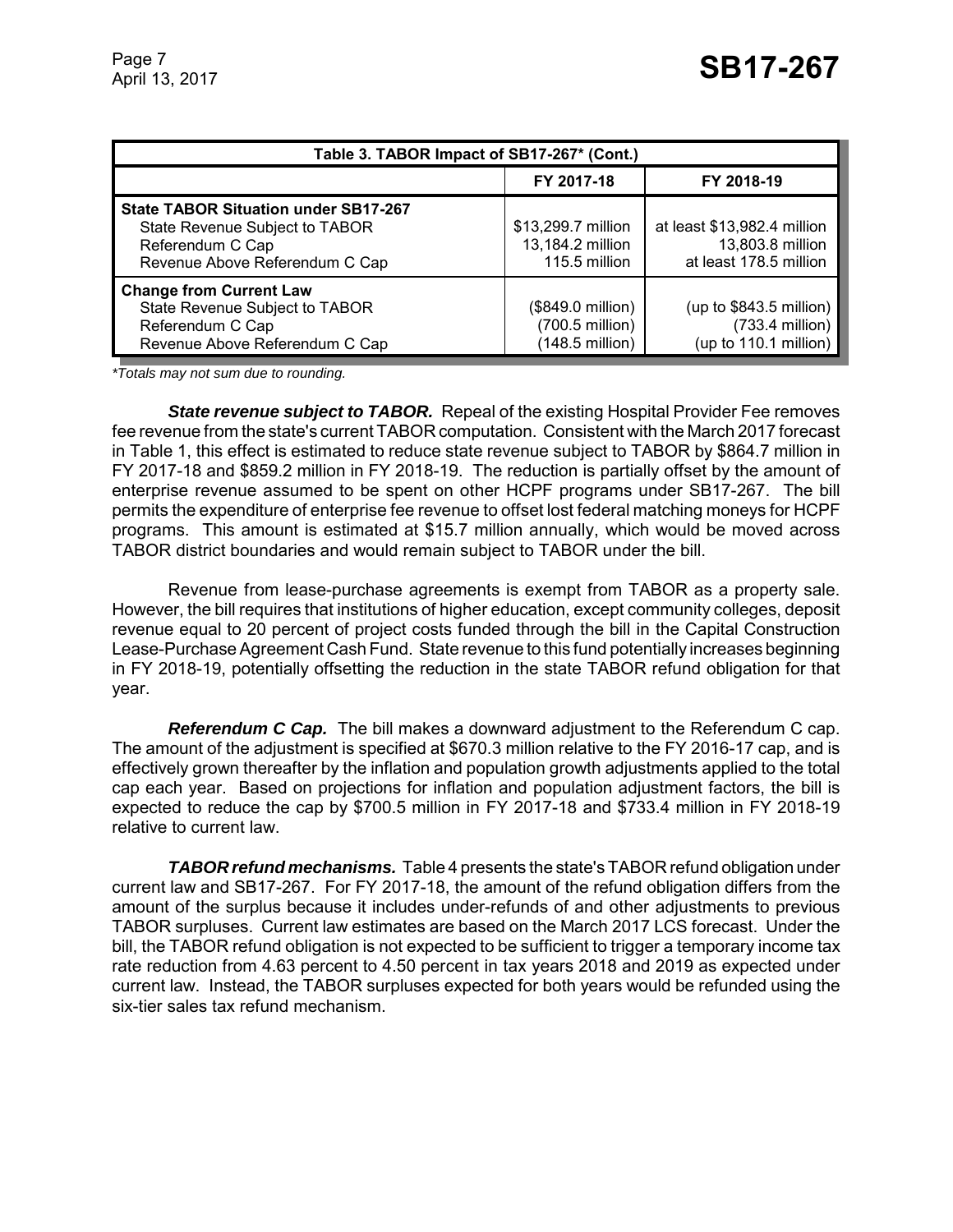| Table 4. Impact of SB17-267 on TABOR Refund Mechanisms*                                                           |                                                                        |                                                                                 |  |
|-------------------------------------------------------------------------------------------------------------------|------------------------------------------------------------------------|---------------------------------------------------------------------------------|--|
|                                                                                                                   | <b>FY 2017-18 Surplus</b><br><b>FY 2018-19 Refund</b><br>Tax Year 2018 | <b>FY 2018-19 Surplus</b><br><b>FY 2019-20 Refund</b><br>Tax Year 2019          |  |
| <b>Current Law</b><br><b>TABOR Refund Obligation</b><br>Income Tax Rate Reduction<br>Sales Tax Refund             | \$286.7 million<br>230.1 million<br>56.6 million                       | \$288.6 million<br>243.5 million<br>45.1 million                                |  |
| Senate Bill 17-267<br><b>TABOR Refund Obligation</b><br>Income Tax Rate Reduction<br>Sales Tax Refund             | \$138.1 million<br>138.1 million                                       | at least \$178.5 million<br>at least 178.5 million                              |  |
| <b>Change from Current Law</b><br><b>TABOR Refund Obligation</b><br>Income Tax Rate Reduction<br>Sales Tax Refund | $($148.5 \text{ million})$<br>(230.1 million)<br>81.6 million          | (up to $$110.1$ million)<br>$(243.5 \text{ million})$<br>at least 133.4 million |  |

*\*Totals may not sum due to rounding.*

#### **State Expenditures**

The bill increases state expenditures by **\$79.0 million in FY 2017-18** and **up to \$285.0 million in FY 2018-19** for lease payments and school finance. It also changes the amount of revenue available for transportation and capital construction projects, respectively, which will increase future spending at the discretion of the Transportation Commission and the CDC as under current law. Workload and costs may potentially increase in the Departments of Personnel and Administration, Higher Education, Law, and Treasury for the execution and administration of lease-purchase agreements. These impacts are described below.

*Lease payments.* Assuming that lease-purchase agreements are first executed in FY 2018-19, the state is required to make lease payments on collateralized property as specified in the agreements through FY 2038-39. The bill caps annual lease payments at \$125.0 million annually. The bill requires that revenue under the control of the Transportation Commission, presumably the SHF, be used to pay 76.5 percent of annual lease payments, or up to \$95.6 million annually. The remainder is paid from the Capital Construction Lease-Purchase Agreement Cash Fund and, if revenue in that fund is insufficient, from the General Fund or another source of revenue identified by the General Assembly. Lease payment expenditures from the Capital Construction Lease-Purchase Agreement Cash Fund and the General Fund will total up to \$29.4 million beginning in FY 2018-19.

*K-12 school funding.* Through FY 2019-20, the bill increases expenditures from the State Public School Fund for rural and small rural school districts. Expenditures will increase by \$79.0 million in FY 2017-18 and \$160.0 million in each of FY 2018-19 and FY 2019-20. The bill transfers these amounts to the State Public School Fund and requires that they be expended to offset reductions of total program funding for rural and small rural school districts.

*Expenditures for lease-purchase agreements.* Beginning in FY 2017-18, the bill potentially increases expenditures for the preparation and administration of lease-purchase agreements. The amounts of these expenditures and the agencies for which they will be required depend on the structure of the lease-purchase agreements and what state facilities are chosen as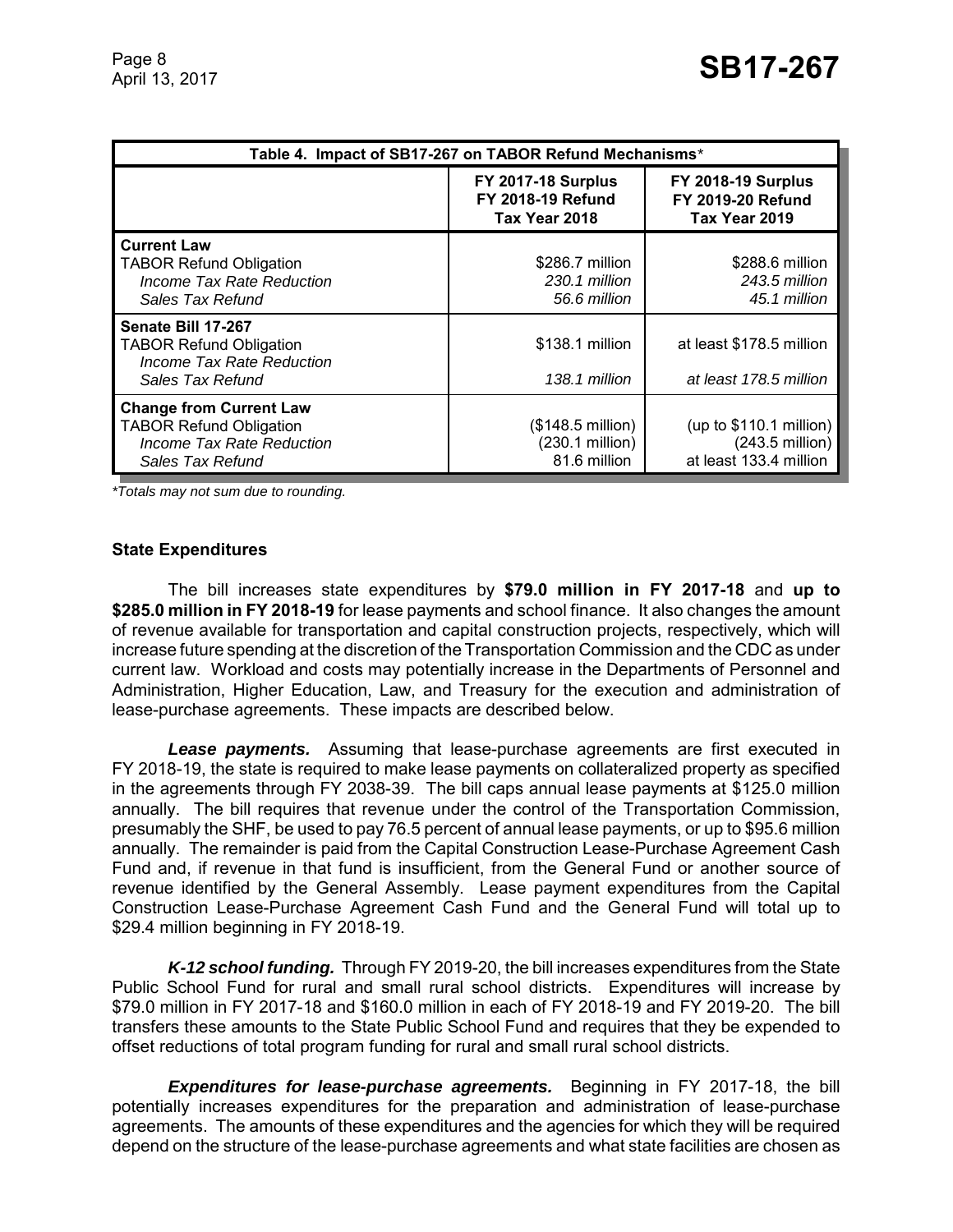Page 9

collateral. For this reason, expenditures are indeterminate and assumed to be addressed through the annual budget process. Workload impacts affect the Departments of Personnel and Administration, Higher Education, Law, and Treasury as described in the following paragraphs.

*Department of Personnel and Administration.* Workload in the Office of the State Architect will increase during FY 2017-18 to identify facilities that can be collateralized in lease-purchase agreements. This increase can be accomplished within existing departmental appropriations. To the extent that lease-purchase agreements are executed on facilities in the Capitol Complex, DPA will require additional staff, up to 0.3 FTE at the Accountant II level, to execute and administer lease-purchase agreements.

*Department of Higher Education.* Institutional workload will increase for accounting and legal staff responsible for the execution and ongoing administration of lease-purchase agreements made for facilities at institutions of higher education. Because facilities are to be selected by DPA and OSPB, it is unknown which institutions will be affected by the policy change.

Institutional expenditures to the Capital Construction Lease-Purchase Agreement Cash Fund will potentially increase beginning in FY 2018-19. Institutions for which projects are funded from COP proceeds are required to make payments into the fund equal to 20 percent of project costs. The amount and timing of the increase, as well as which institutions are affected, is dependent on the projects prioritized by the CDC. Community colleges are exempted from this requirement.

*Department of Law.* To the extent that lease-purchase agreements are executed on facilities outside of institutions of higher education, expenditures in the Department of Law may increase for legal services. Depending on the structure of agreements, legal services are estimated at up to 150 hours per building on which a lease-purchase agreement is executed and assessed at a cost of \$95.05 per hour.

*Department of the Treasury.* The bill is expected to increase workload in the Department of the Treasury for the execution and ongoing administration of lease-purchase agreements. Workload for any new lease-purchase agreements is expected to be accomplished within existing departmental appropriations.

*Transportation and capital construction projects.* Transportation and capital construction projects are funded from the SHF and departmental cash funds respectively at the discretion of the Transportation Commission and the General Assembly, particularly the CDC. Beginning in FY 2018-19, the bill changes the amounts available for expenditure on projects as shown in Table 5. Changes are attributable to revenue from COP proceeds and the elimination of General Fund transfers. For FY 2018-19, the bill generates up to \$1.7 billion in proceeds from sales of COPs, which are credited in shares of 76.5 percent to the SHF and 23.5 percent to capital construction. The bill repeals General Fund transfers to the HUTF for FY 2017-18 through FY 2019-20; this transfer is paid to the SHF under current law.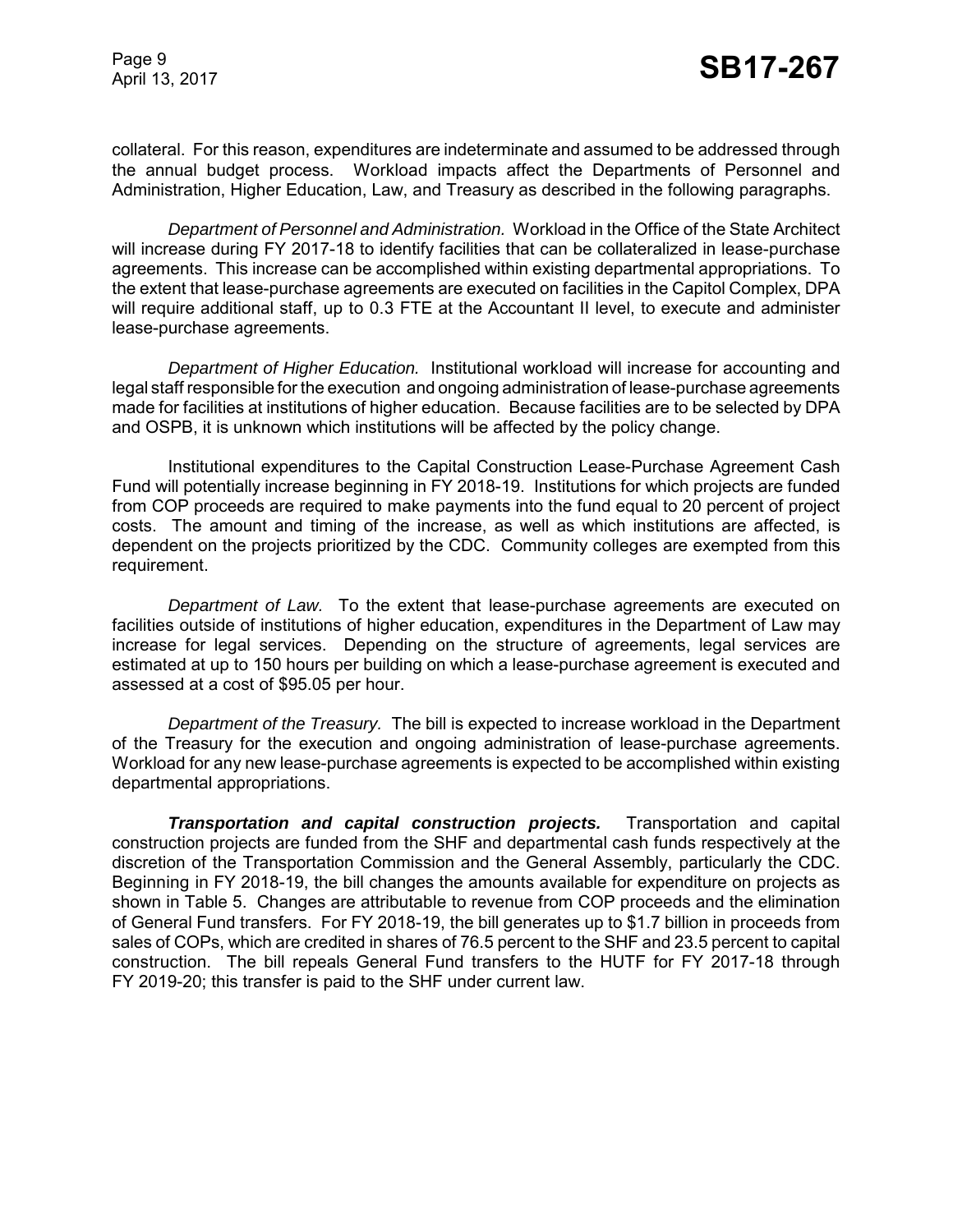| Table 5. Changes to Funds Available for Transportation and Capital Projects under SB17-267*                                                          |                           |                                                                     |  |
|------------------------------------------------------------------------------------------------------------------------------------------------------|---------------------------|---------------------------------------------------------------------|--|
|                                                                                                                                                      | FY 2017-18                | FY 2018-19                                                          |  |
| <b>State Highway Fund</b><br>Proceeds from Certificates of Participation<br><b>Obligation for Lease Payments</b><br>Elimination of SB17-262 Transfer | $($79.0 \text{ million})$ | up to $$1,300.5$ million<br>(up to 95.6 million)<br>(160.0 million) |  |
| <b>Net Impact</b>                                                                                                                                    | (\$79.0 million)          | up to \$1,044.9 million                                             |  |
| <b>Capital Construction and Maintenance</b><br>Proceeds from Certificates of Participation                                                           | \$0                       | up to \$399.5 million                                               |  |
| <b>Net Impact</b>                                                                                                                                    | \$0                       | up to \$399.5 million                                               |  |

*\* Table reflects changes relative to current law and SB17-262. SB17-262 has not been enacted in law.*

*State Highway Fund allocation.* The bill requires that COP proceeds credited to the SHF be spent for state highways. At least 25 percent of proceeds, or up to \$325.1 million, must be expended for projects located in counties with populations of 50,000 or fewer people as of July 2015.

*Capital Construction allocation.* The bill requires that the first \$113,852,921 in COP proceeds allocated for capital construction be used for controlled maintenance as follows:

- \$13,006,081 for level I controlled maintenance;
- \$60,637,305 for level II controlled maintenance; and
- \$40,209,535 for level III controlled maintenance.

Any amount remaining after controlled maintenance allocations are paid, totaling up to \$285,647,079, may be expended for capital construction projects as prioritized by the CDC.

*Department of Health Care Policy and Financing.* Administrative expenditures for the HCPF are not expected to change as a result of the bill. Because the bill does not change the primary purpose or use of the enterprise fee compared with the existing Hospital Provider Fee, this fiscal note assumes that the enterprise portion of the bill entails no net impact on workload to the department and that all transition activities can be accomplished within existing appropriations. Technical changes to appropriations will be required to allow spending authority from the new cash fund. It is assumed that contracts for consultant services for the development of a health care delivery system reform incentive payments program will be addressed through the annual budget process.

HCPF will need to update program rules related to the billing of Medicaid clients by nonenrolled providers through the Medical Services Board process, which will require a minimal workload increase that can be completed within existing appropriations.

The department will incur an additional workload increase conditional on the federal passage of the ACE Kids Act. The timing and magnitude of the impact depends on the date of passage and final content of the ACE Kids Act. For this reason, this impact is assessed as an indeterminate potential increase.

*Office of State Planning and Budgeting.* All executive departments are required to submit FY 2018-19 budget requests to OSPB that are 2 percent lower than the agency budgets received for FY 2017-18. All agencies employ staff responsible for the preparation of annual budget requests, and this requirement is not expected to increase budget staff workload by more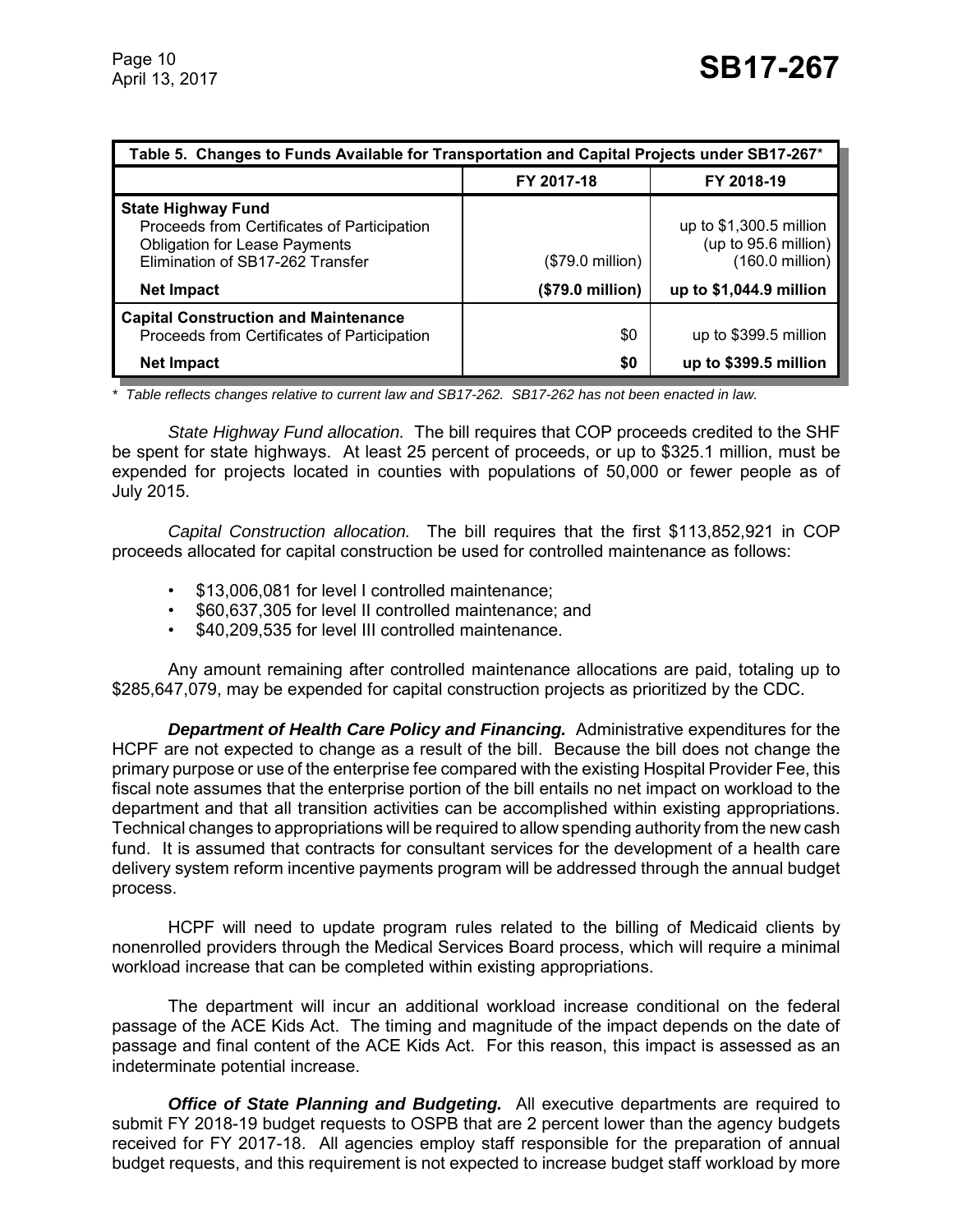Page 11

than a minimal amount. OSPB is required to seriously consider reduced agency budget requests when preparing the executive budget request for the JBC. Any workload increase resulting from consideration of budget cuts can be accomplished within existing office appropriations.

The bill does not by itself reduce departmental appropriations for FY 2018-19. Appropriations will be set by the JBC and the General Assembly in the 2018 Long Bill.

*General Fund budget.* The bill increases the amount available for the FY 2017-18 General Fund budget by \$148.5 million relative to current law. This amount represents the impact of the reduced TABOR refund obligation.

*Impact relative to Long Bill package.* Relative to the 2017 Long Bill and budget package, the bill reduces the amount available for the FY 2017-18 General Fund budget by \$115.5 million, the impact of the TABOR refund obligation requiring a set-aside in the budget.

## **School District Impact**

The bill increases distributions from the State Public School Fund for school finance by \$79.0 million in FY 2017-18 and by \$160.0 million in each of FY 2018-19 and FY 2019-20. Distributions are assumed to be made to districts according to their share of the total negative factor applied to all rural and small rural school districts. For the state's 108 small rural districts, additional FY 2017-18 distributions will range from \$52,200 for the Kim School District to \$655,500 for the Telluride School District. For the state's 39 rural school districts, additional FY 2017-18 distributions will range from \$585,600 for the Bennett School District to \$3,417,100 for the Roaring Fork School District. For FY 2017-18, the total negative factor for these 147 districts is estimated at \$137.4 million. Depending on the 2018 and 2019 school finance acts, the \$160.0 million transferred for FY 2018-19 and FY 2019-20 may be sufficient to completely offset the negative factor for these districts in these years.

## **Technical Note**

The bill requires all executive departments to submit reduced FY 2018-19 budget requests to OSPB, and that OSPB seriously consider budget reduction proposals when submitting the executive budget request to the JBC. Under current law, OSPB does not administer budget requests for the Department of Law, the Department of State, and the Department of the Treasury; however, copies of these agencies' budget requests are provided to OSPB when requests are submitted to the JBC. This fiscal note assumes that the bill does not require these agencies to submit budget requests to the JBC that are 2 percent lower than the amounts they receive in FY 2017-18.

## **Effective Date**

Unless the Centers for Medicare and Medicaid Services determine that they do not comply with federal law, the portions of the bill that create the Colorado Healthcare Affordability and Sustainability Enterprise and adjust the Referendum C cap take effect on July 1, 2017. The remainder of the bill takes effect upon signature of the Governor, or upon becoming law without his signature.